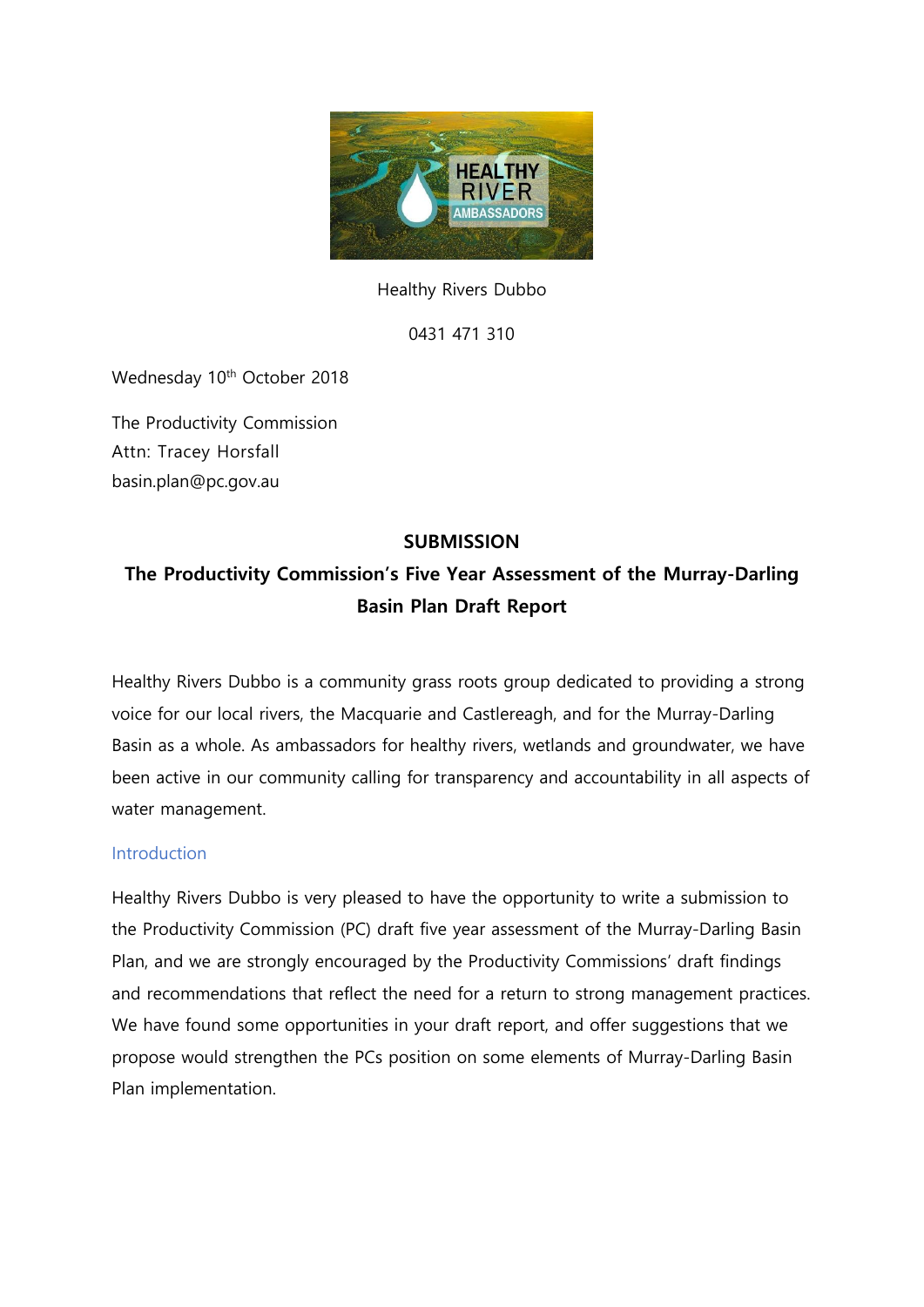#### Recovering water for the environment

The statement in **Draft Finding 3.1** that 2,075 GL is needed to meet the adjusted SDL is at odds with the Basin Plan 2 7.19, which states 2,137 GL of surface water must be recovered by 1 July 2019. The 62 GL that the PC is missing is to be recovered through efficiency measures and is required by the Basin Plan to limit SDL adjustment to 5% of the overall SDL.

We are alarmed at the Commission's **DRAFT RECCOMENDATION 3.1** referring to the over-recovery of water for the environment. There is no possibility to determine a figure of over-recovery until a reconciliation in 2024 when the actual contribution of supply projects is known.

Water take by floodplain harvesting (FPH) has been extracting vast unrecorded and unlicensed volumes of water ever since irrigation was developed. While this practice is basin wide, the NSW government has begun the process of measuring and licencing this type of take in the Northern Basin. It was assumed in 2012 when the basin plan was developed that the entire FPH take in the whole basin would be 210 GL per year. Recent work in the Gwydir Valley has revealed that 614 GL is eligible for new licences in that one valley alone.

In the Macquarie Valley, for example, the Water Sharing Plan (WSP) does not detail any volume of take by FPH. Therefore water extracted by FPH has been considered 'losses' to the system, in other words it has been considered water for the environment. The NSW Department of Industry has begun work to determine the actual volume of FPH take in the Macquarie Valley. Given the significant volume determined for the Gwydir Valley, it is reasonable to expect the volume of water taken by FPH in the Macquarie will be significant.

When the Northern Basin Review was conducted, there was no new science conducted in the Macquarie Valley to determine the health and resilience of the river and the internationally significant Macquarie Marshes. Modelling was used to determine, on a very tight timeline, that the Macquarie Valley was over-recovered. The Northern Basin Amendments have determined that both the Macquarie Valley and Gwydir Valley (also home to internationally significant wetlands) will face a reduction of their existing environmental water accounts as a part of a total reduction in the SDL of the Northern Basin by 70 GL to 320 GL.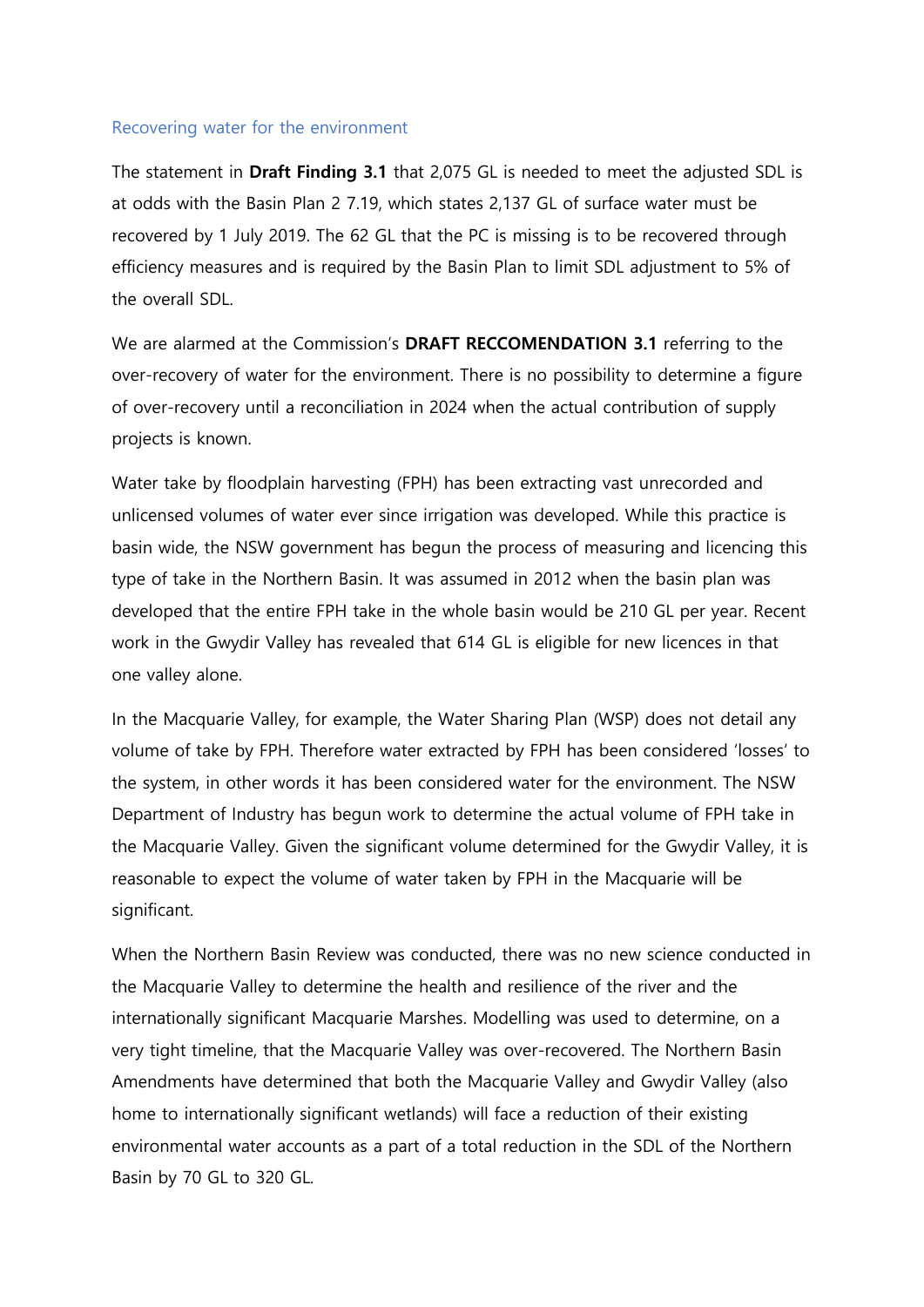As work is completed around the Northern Basin to determine how much water is eligible for licenses as FPH take, it is crucial that the modelling used during the Northern Basin Review to determine the amended SDL of 320 GL be revisited.

The detrimental impact of the reduced volume of environmental water in the Northern Basin to cultural and community life will be significant; the economic impacts to floodplain grazing, tourism and recreation fishing will be sharply felt. The Macquarie Marshes support an extensive cattle grazing industry. Sustainable grazing is encouraged by the Macquarie Marshes Environmental Landholders Association, and the majority of landholders are acutely aware of the environmental needs of the wetland, and undertake appropriate management to ensure environmental assets are not compromised while undertaking sustainable beef production.

Conversely, there has been no assessment by the Murray-Darling Basin Authority (MDBA) of the socio-economic win-fall the irrigation industry has received in the Northern Basin by having access to significant volumes of free water taken by FPH and used for turning profits.

The Murray-Darling Basin Plan and the Water Act 2007 directs that environment should take priority over industry.

The environmental impact on less environmental water in the Macquarie River and Marshes will be sharply felt. The river channels and the Marshes will become drier for longer, cracks in the ground will become deeper, meaning when water does come along a greater volume will be required to 'prime' the channels as the cracks must all fill with water and the spongy soils expand and hold moisture. Less water is required to water a river and/or marshes environment that is already holding water in its soils, than is needed to water a parched landscape.

A parched system means it is less likely that a connection flow from the Macquarie River to the Barwon-Darling can occur, meaning fewer species of native fish will be naturally present in our river. The Macquarie is a winter fed system, as opposed to most of the other rivers in the Northern Basin that report to the Barwon-Darling system which are fed by monsoonal falls in summer. This means the flows that come from the Macquarie River, through the natural filter of the Macquarie Marshes, are among the only flows to reach the communities along the Barwon-Darling, like Brewarrina and Bourke, in late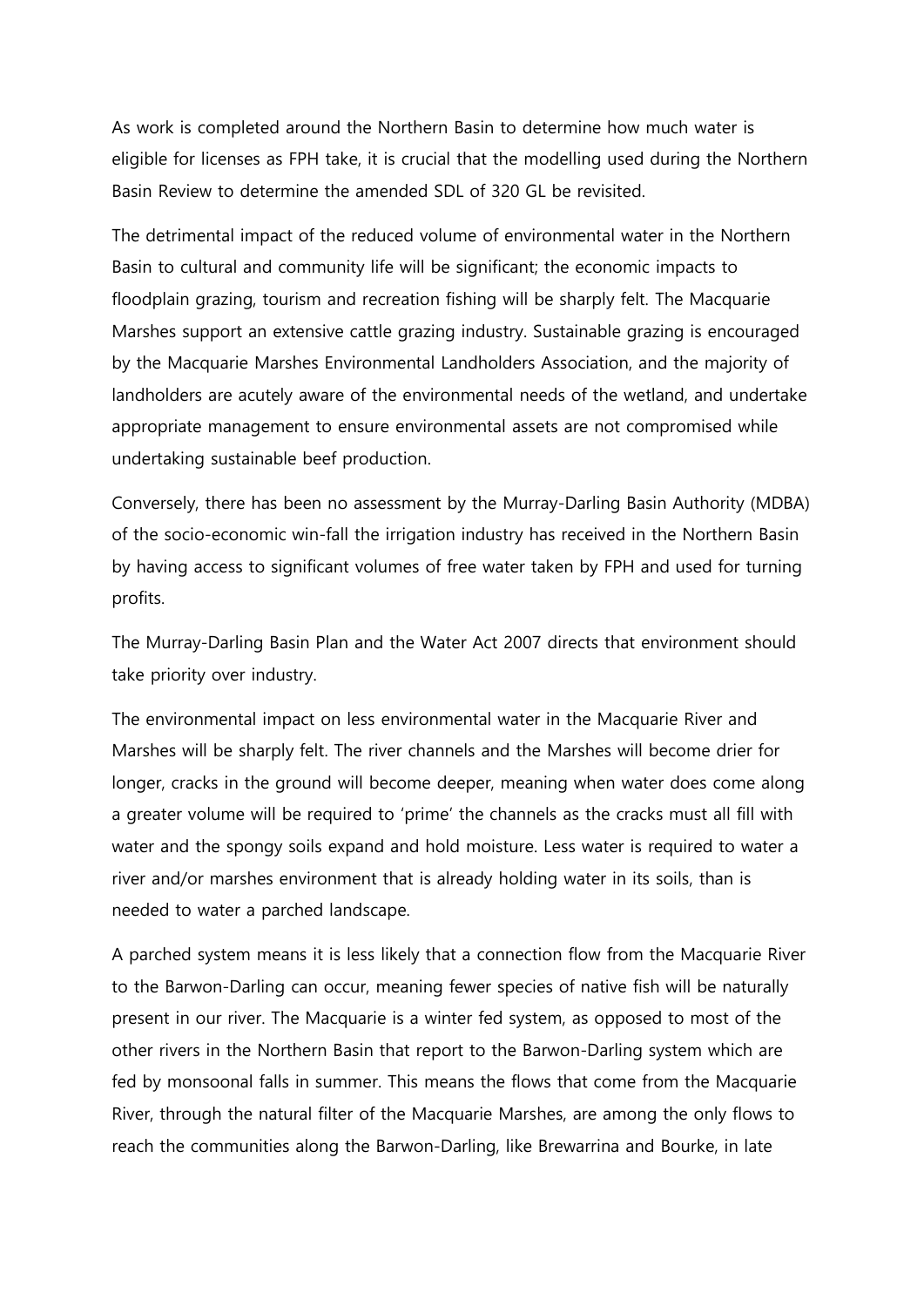winter and spring. Fewer flows out of the Macquarie Marshes are felt hard by these communities.

The Macquarie Marshes is unique both economically (as above) and environmentally. Research indicates it is the most important colonial nesting waterbird breeding site in Australia for species diversity and nesting density (Kingsford & Auld 2000). The Macquarie Marshes Nature Reserve, U Block and 'Wilgara' Wetland are listed on the Ramsar Convention of Wetlands on International Importance. The Nature Reserve is also listed on the Japan-Australia Migratory Bird Agreement (JAMBA) and the China-Australia Migratory Bird Agreement (CAMBA).

Key Environmental Objects of the Water Act 2007 (Commonwealth) include:

- to give effect to *relevant international agreements* (to the extent to which those agreements are relevant to the use and management of the Basin water resources) and, in particular, to provide for special measures, in accordance with those agreements, to address the threats to the Basin water resources
- to protect, restore and provide for the ecological values and ecosystem services of the Murray-Darling Basin (taking into account, in particular, the impact that taking of water has on the watercourses, lakes, wetlands, ground water and water-dependent ecosystems that are part of the Basin water resources and on associated biodiversity)

Relevant international agreement means the following:

(a) the Ramsar Convention; Convention on Wetlands of International Importance especially as Waterfowl Habitat, Ramsar 1971

(b) the Biodiversity Convention; Convention on Biological Diversity, Rio de Janeiro 1992 (c) the Desertification Convention; United Nations Convention to Combat Desertification, Paris 1994 (d) the Bonn Convention; Convention on the Conservation of Migratory Species of Wild Animals, Bonn 1979

(e) CAMBA; Agreement between the Government of Australia and the Government of the People's Republic of China for the Protection of Migratory Birds and their Environment, Canberra 1986

(f) JAMBA; Agreement between the Government of Australia and the Government of Japan for the Protection of Migratory Birds and Birds in Danger of Extinction and their Environment, Tokyo 1981 (g) ROKAMBA; Agreement with the Government of the Republic of Korea on the Protection of Migratory Birds, Canberra 2006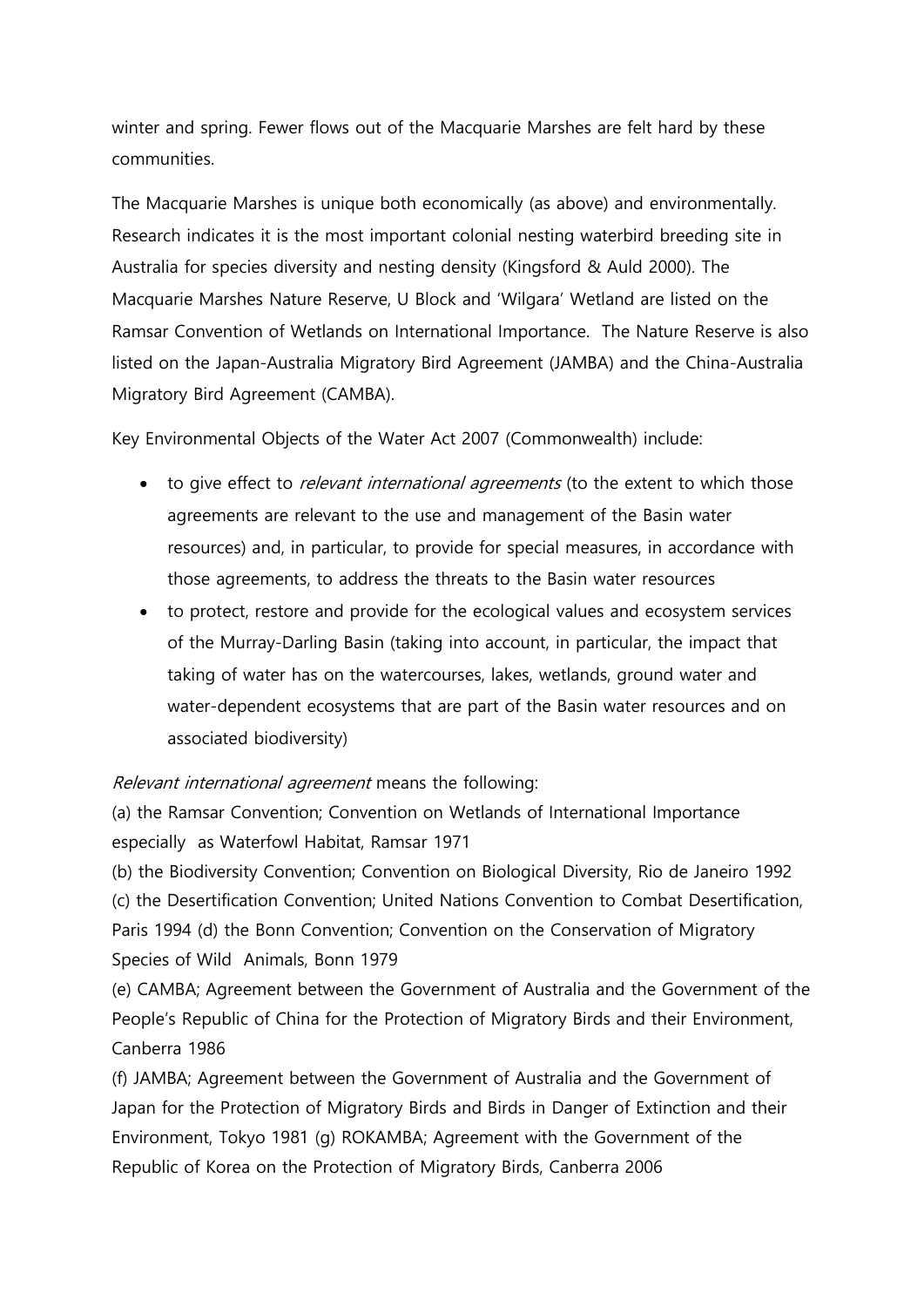(h) the Climate Change Convention; United Nations Framework Convention on Climate Change, New York 1992

(i) any other international convention to which Australia is a party and that is:

- (i) relevant to the use and management of the Basin water resources; and
- (ii) prescribed by the regulations for the purposes of this paragraph.

The Commonwealth Government notified the Ramsar Secretary-General in 2009 that the Macquarie Marshes were likely to experience a change in ecological character, therefore by its own admission falling short of its legal obligations (as set out above) to maintain the health and resilience of the Macquarie Marshes.

Claims that the Macquarie and Gwydir Valleys are over-recovered have fed a rushed decision based on flawed modelling and incomplete data to reduce the environmental accounts of these rivers. This decision will have significant cultural, social and economic impacts on communities and environments from Burrendong Dam to Bourke and beyond.

**DRAFT FINDING 3.3**, we are very concerned that the overall impact of improved irrigation efficiency on water resources is not precisely known. Many experts are concerned that reductions in return flows due to irrigation efficiency projects (both on and off-farm) have not been taken into account<sup>1</sup>, leading to an over-estimation of environmental water recovery. We therefore suggest that the PC recommends an audit of environmental water savings to date to ensure that all water recovery is genuine.

**DRAFT FINDING 3.4** we ask the PC to recommend that funding be made available to communities to help them transition to a future and an economy with less irrigation. This funding should be found by not proceeding with the package of 36 supply measures that were agreed to in May 2018 with a budget of up to \$1 billion, and instead lifting the 1,500 GL cap on buy backs and purchasing water for environmental accounts. A change in tactic in this way would mean significant monetary savings that could be used to help communities.

We support **DRAFT FINDING 3.5** on the lack of value in strategic water purchases and the premium paid for water recovery through infrastructure projects. We strongly urge

**<sup>.</sup>** <sup>1</sup> Grafton, Williams et al (2018) in Science *The paradox of irrigation efficiency <http://science.sciencemag.org/content/361/6404/748.full>*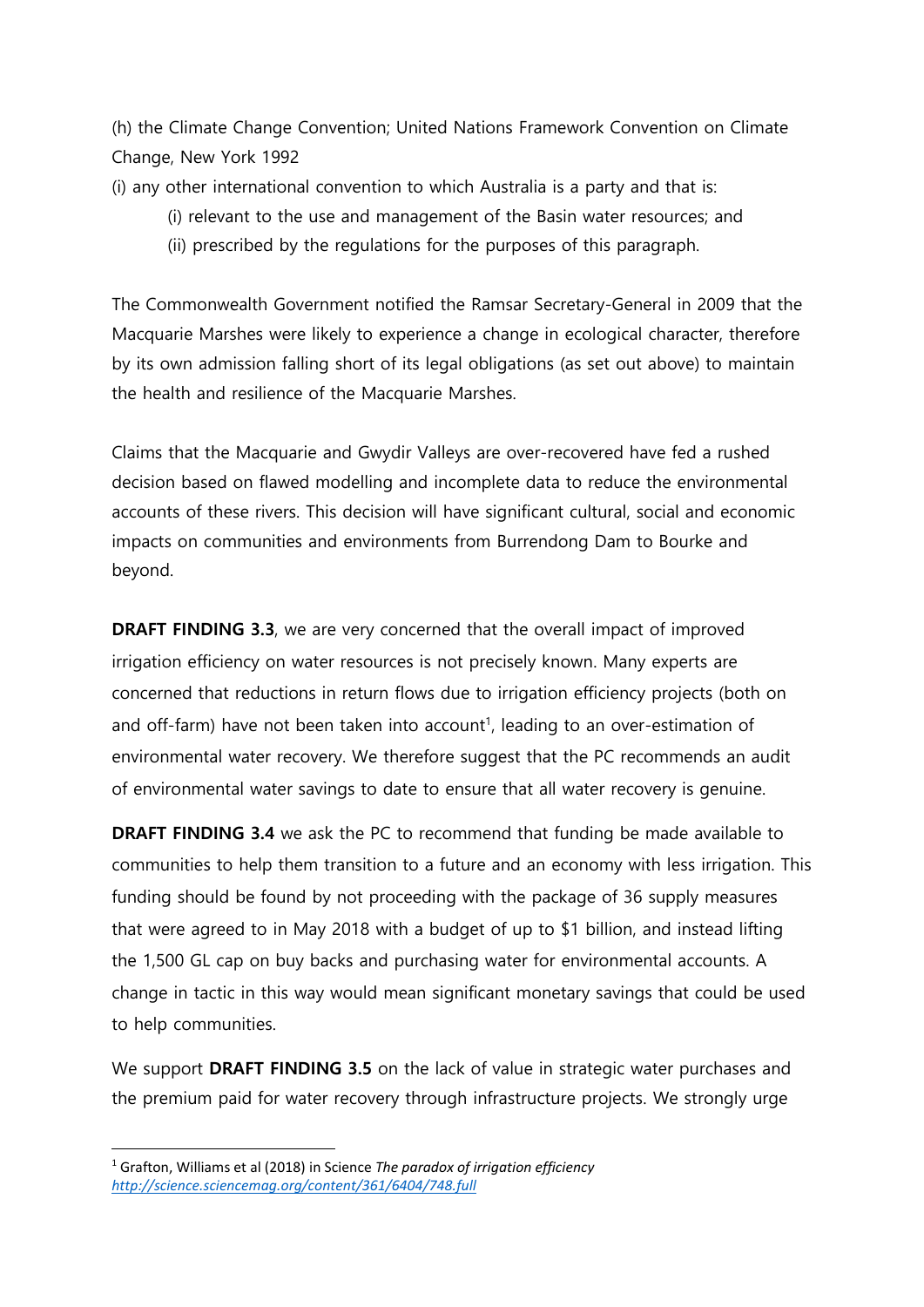the 1,500 GL cap on buybacks be lifted, reinstating buy backs as a means of equitable and efficient water recovery.

### Supply Measures and Toolkit

We are concerned with the lack of rigorous assessment rigorous assessment of the 36 supply projects agreed to in May 2018. They currently fall well short of meeting the proposed 12 criteria points for approval described by the Wentworth Group of Concerned Scientists<sup>2</sup>. We would like the PC to recommend the 1,500 GL cap on buy backs be lifted so that water can be recovered for the environment through purchases, without the need for expensive, poorly planned, poorly described and very unpopular efficiency projects.

While we support **DRAFT RECOMMENDATION 4.5** on toolkit measures in the Northern Basin, and believe the recommendation should be strengthened by requiring legislative change to ensure the toolkit measures are delivered, we strongly believe the Northern Basin Amendments should be reversed, and have previously show reason why we think this. Toolkit measures in the Northern Basin, including projects to address cold water pollution and fish passage should not be contingent on a reduction in environmental water accounts.

### Efficiency Measures

**.** 

We agree with the PC assessment that there is a significant risk that the 450 GL of upwater will not be recovered by 2024 and that constraints projects are way behind schedule and may not be achieved at all. This situation is the result of the lack of commitment and cooperation between partner governments noted by the PC and a refusal by them to agree and progress projects.

We again ask the PC to recommend re-establishing buyback as a means of water recovery and call for the lifting of the 1500GL cap.

<sup>2</sup> Wentworth Group of Concerned Scientists (2018) *Requirements of SDL adjustment projects to ensure they are consistent with the Water Act 2007, Basin Plan 2012, MDBA policies and intergovernmental agreements.*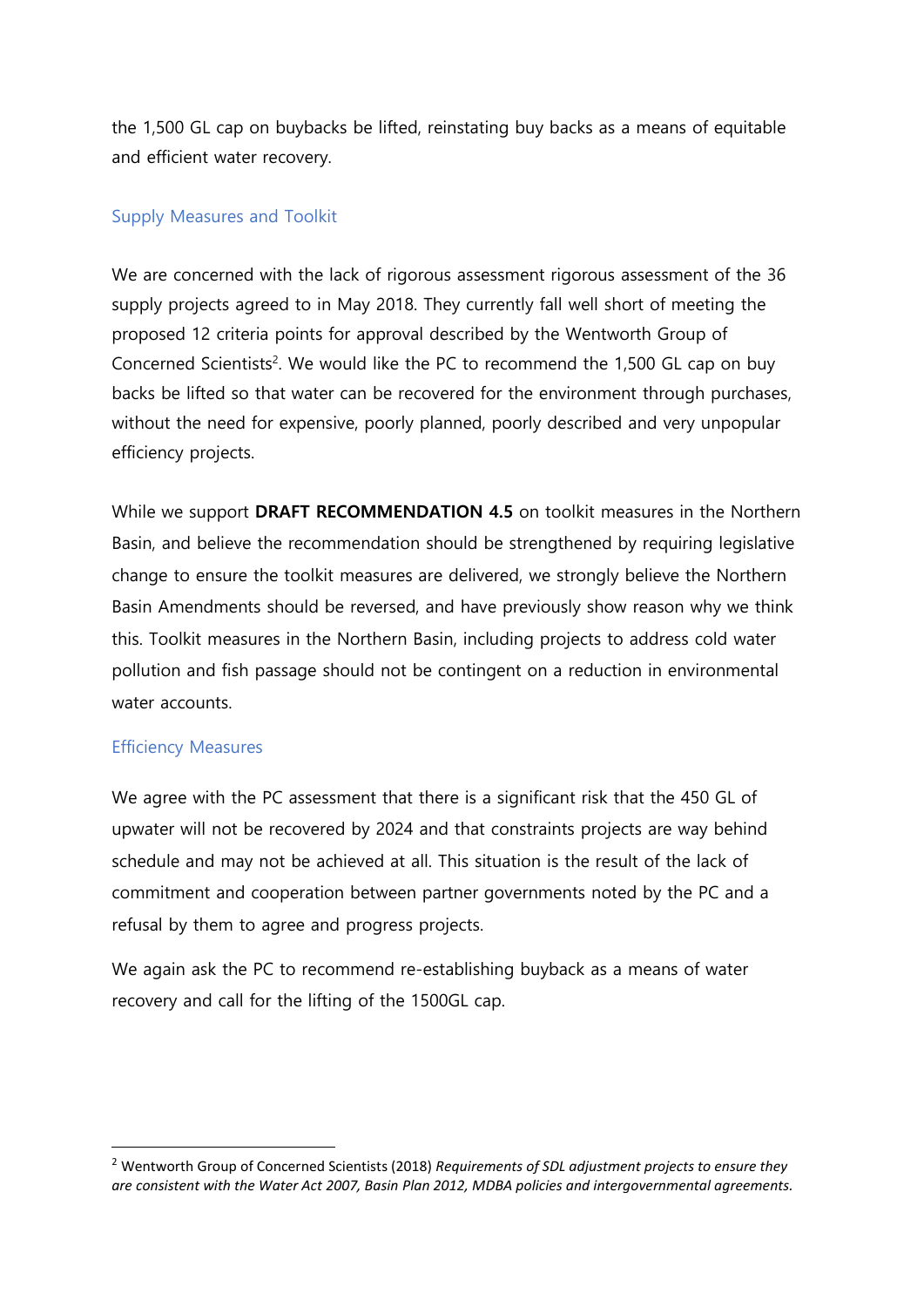# Water Resource Planning

We strongly agree with **DRAFT RECOMMENDATION 6.1** and call for Basin Governments to "immediately negotiate a pathway for granting extensions to the timelines for accrediting Water Resource Plans where there are outstanding issues to give sufficient time for adequate community engagement."

It has been confirmed by NSW Department of Industry (DPI) at a FPH consultation meeting in Dubbo on Monday 8<sup>th</sup> October 2018 that is not likely the work on assessing the volumes for FPH licences to be issued on the Macquarie will be done in time for the information to feed into the Water Resource Plan (WRP) for the Macquarie. This will also be likely the case in several of the other valleys where NSW DPI is part way through completing this work. According to the department, the WRP will have to be accredited without the important details about FPH take included, and a process for revising the WRP and retrofitting the FPH volumes will be required.

An extension of time for the accreditation of the WPS would allow this important work to continue without being rushed, and still be included in the WSP when it is presented for public comment.

We agree with the PCs **DRAFT RECOMMENDATION 6.2 and 6.3** calling for more guidance from the MDBA on content and compliance of the WRPs.

### Indigenous values and uses

The draft report has two findings but no recommendations on Indigenous values and uses. This is because First Nation's rights, interests and cultural obligations receive only a passing mention in the objectives and outcomes contained in the Basin Plan itself. The Productivity Commission has unfortunately mirrored this lack of focus and action required to support the Plan outcome of 'sufficient and reliable water supplies that are fit for a range of intended purposes including…cultural use.'<sup>3</sup>

This failure is particularly apparent in two areas:

 Water Resource Plan (WRP) development and accreditation – the failure of some states to design and implement appropriate strategies for consultation with First Nations is a critical risk to the timely completion and accreditation of WRPs. The

**.** 

<sup>3</sup> Basin Plan s5.02 (2)(a)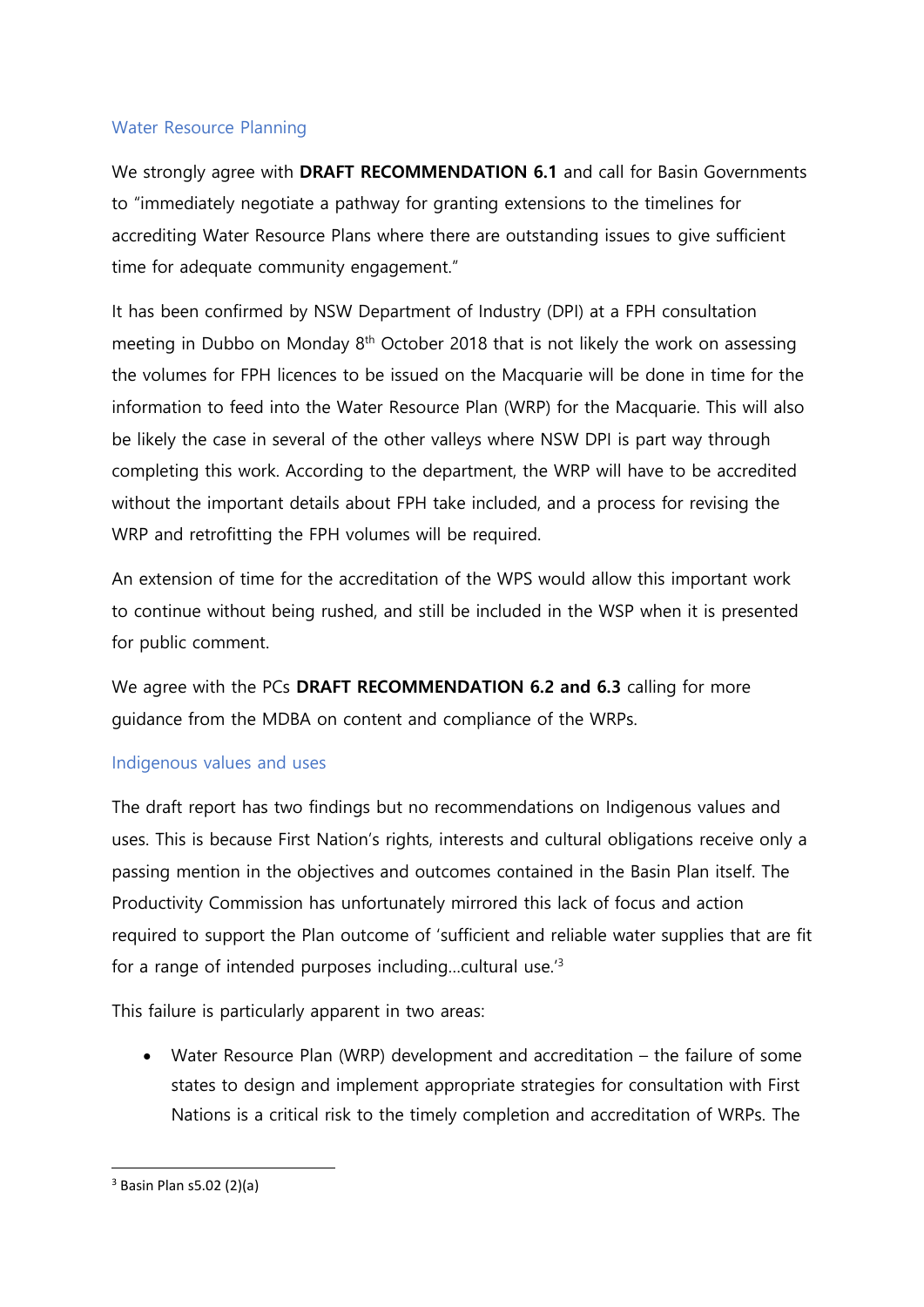PC alludes to this problem in **DRAFT FINDING 7.1** but does not make any recommendation on how to resolve it.

 Supply projects - the prospect of these projects failing to meet predicted environmental outcomes, generating unintended environmental and cultural impacts and failing to meet conditions required in the Basin Plan, represents a major risk to successful implementation. MLDRIN is also concerned about the danger of unforeseen cultural heritage impacts.

We refer to MLDRIN's submission for suggestions on how to resolve these issues.

# Water quality

We agree with **DRAFT RECOMMENDATION 8.1,** and refer to Environment Victoria's submission for suggestions on how to resolve this issue.

### Critical human water needs

We share grave concern of the management of critical human water needs during periods of low flow in the Lower Darling. We look for a recommendation for the Northern Basin Amendments to be reversed, proving more environmental water to this part of the basin, thereby reversing the dire outlook for life and economy on the Lower Darling.

### Water trading rules

**DRAFT RECOMMENDATION 10.2** should allocate responsibility for avoiding damage to rivers as a result of trade. A limit on downstream water delivery should be set to prevent irreversible damage to rivers and to avoid undermining the benefits of environmental watering. We do experience in the Macquarie River erosion of the river banks when irrigation releases at constant high volumes are delivered for extended periods. Constant flow isn't the natural (pre-dam) state of our river, increased sedimentation and erosion have had a channelising effect on our river. The impact of these changes should be recorded.

### Environmental water planning and management

**DRAFT RECOMMENDATION 11.1** it is important for the PC to recognise that there is not enough water available in the environmental accounts with the now adjusted SDL to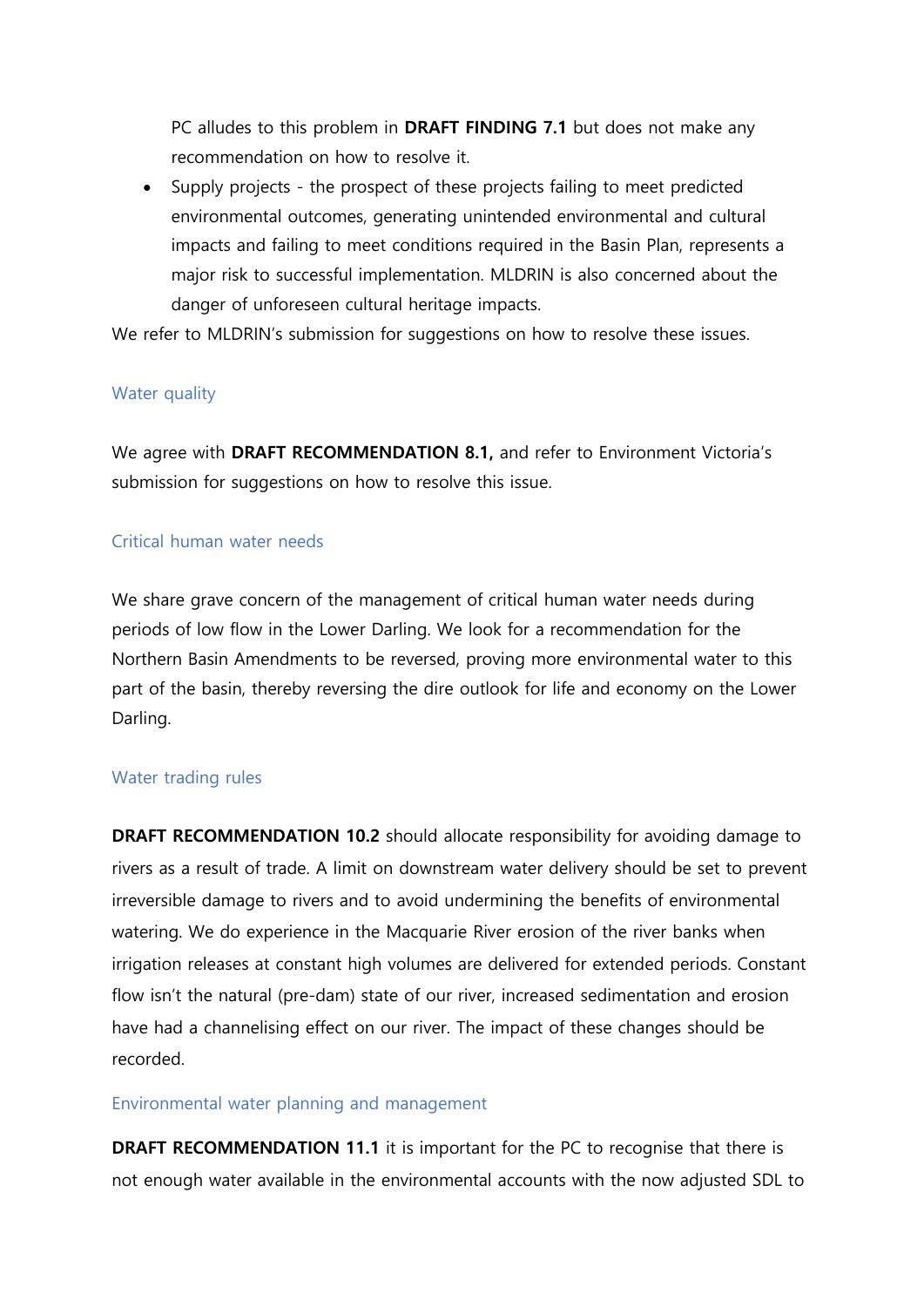'include a secondary objective that environmental watering should seek to achieve social or cultural outcomes.' For example, the Northern Basin connectivity release in early 2018 was a reaction to the dire conditions in the Darling River caused by over extraction and poor WSP rules. While there was some measurable environmental gains from this flow, it took water away from the environmental water holdings in the Border Rivers and Gwydir systems.

'Priority for achieving flow connectivity at the system scale relative to watering within an individual WRP Area.' – We would like more discussion form the PC on the relationship between shared volumes of SDL in each water source with adjusted (reduced) volumes, and the likelihood/possibilities of achieving connectivity.

If the 1,500 GL cap on buy backs was lifted, more water could be secured for the environment to achieve connectivity.

**DRAFT RECOMMENDATION 11.2** We would like the PC to acknowledge that the relationship of the constraints projects to SDL adjustment and the current volumes of environmental water are not enough to satisfy the aim of the MDBA publishing 'realistic long-term objectives to be achieved from the available environmental water portfolio through watering activities within current operational constraints.'

If the 1,500 GL cap on buy backs was lifted, the purchasing of more water for the environment would allow enough water to be held in public accounts and to meet the overall environmental objectives of the Basin Plan.

**DRAFT RECOMMENDATION 11.3** we would like to see expanded to outline:

- Annual Basin wide watering priorities should be produced in a timely manner in conjunction with key environmental water managers.
- Rolling multi-year plans should reflect annual priorities
- Annual priorities should work towards the achievement of the 5 year BWEWS

**DRAFT RECOMMENDATION 11.4** we support the formalisation of the Southern Connected Basin Environmental Watering Committee, and the formulation and formalisation of Northern Basin Environmental Watering Committee.

Additionally, we would like to see a mechanism for committees to work together for the achievement of Basin Plan objectives regrading salinity at the Murray Mouth.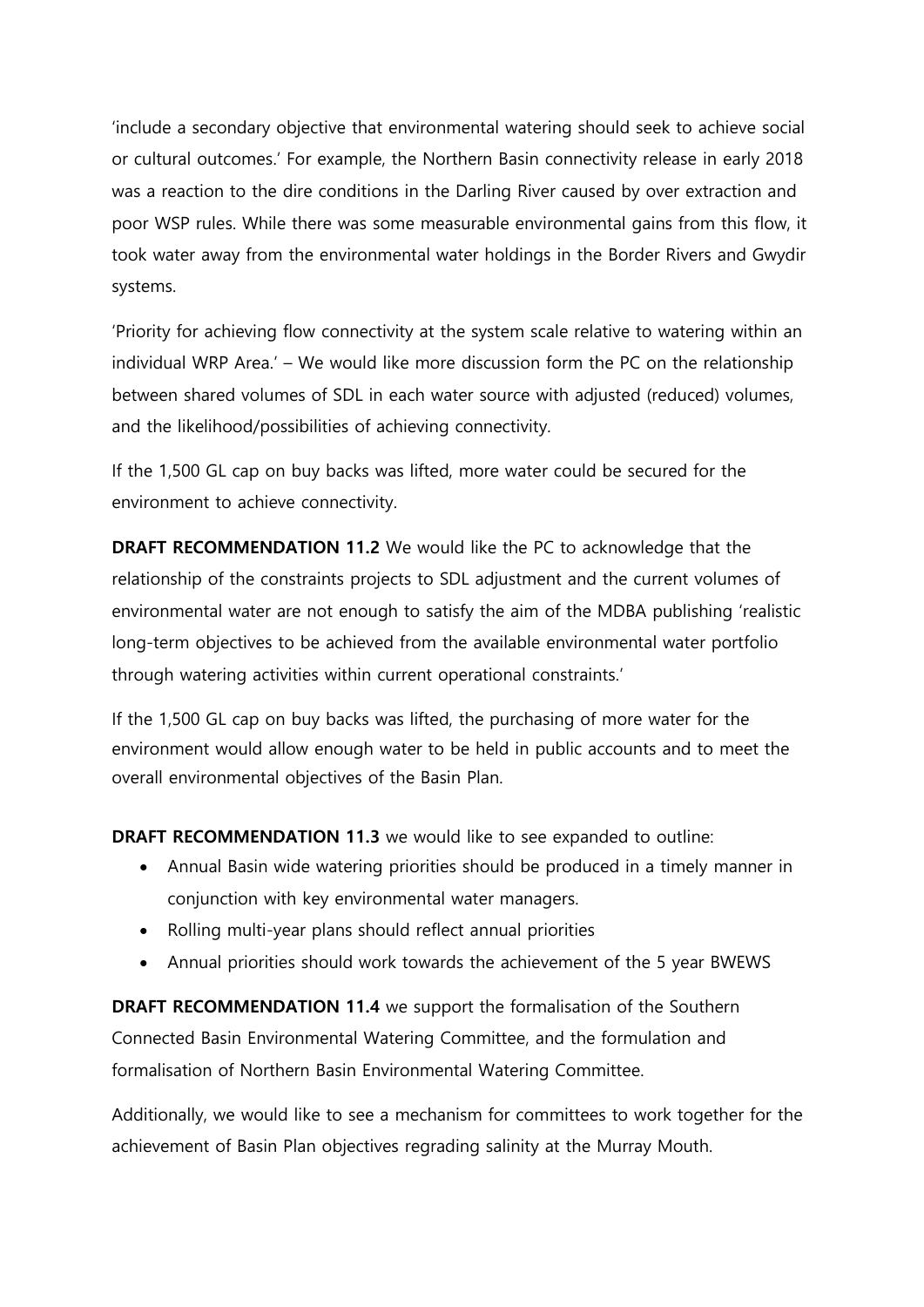**DRAFT RECOMMENDATION 11.5** Healthy Rivers Dubbo recommends the establishment of Environmental Water Advisory Groups (EWAGS) in all water sources, enabling the CEWH and stakeholders to connect. We strongly believe that EWAGS provide the best avenue for CEWH engagement and consultation on watering decisions.

**DRAFT RECOMMENDATION 11.6** while we agree that consultation with Traditional Owners is vital to achieve social and cultural outcomes from environmental water, it is important that cultural flows are not replaced by environmental water. It is also important that social outcomes do not override environmental watering priorities.

The PC should to recognise that there is not enough water in environmental accounts to service environmental assets in most valleys, before we look to potentially incorporating social outcomes.

**DRAFT RECOMMENDATION 11.7** this recommendation should emphasise the importance of Basin Governments committing to adequate funding of natural resource management programs.

#### **Compliance**

Healthy Rivers Dubbo welcomes the PC's recommendations to improve compliance. We particularly appreciate the PC's commitment to reviewing the effectiveness of compliance reforms by the states as part of their next assessment in 2023.

### Reporting, monitoring and evaluation

We strongly endorse **DRAFT FINDING 13.1** and **DRAFT RECOMMENDATION 13.1** on inter-governmental agreements to implement the Basin Plan. Partner governments must be held to account for their actions (or lack of action) and clearly defined milestones are an essential tool. Independent assessment of whether milestones have been reached and full transparency and disclosure are essential to restoring public confidence in the Basin Plan.

#### Institutions and governance

We strongly endorse **DRAFT FINDING 14.1** on the shortcomings of current institutional and governance arrangements and agree that these have had really serious consequences for Basin Plan implementation. We acknowledge the need for Basin